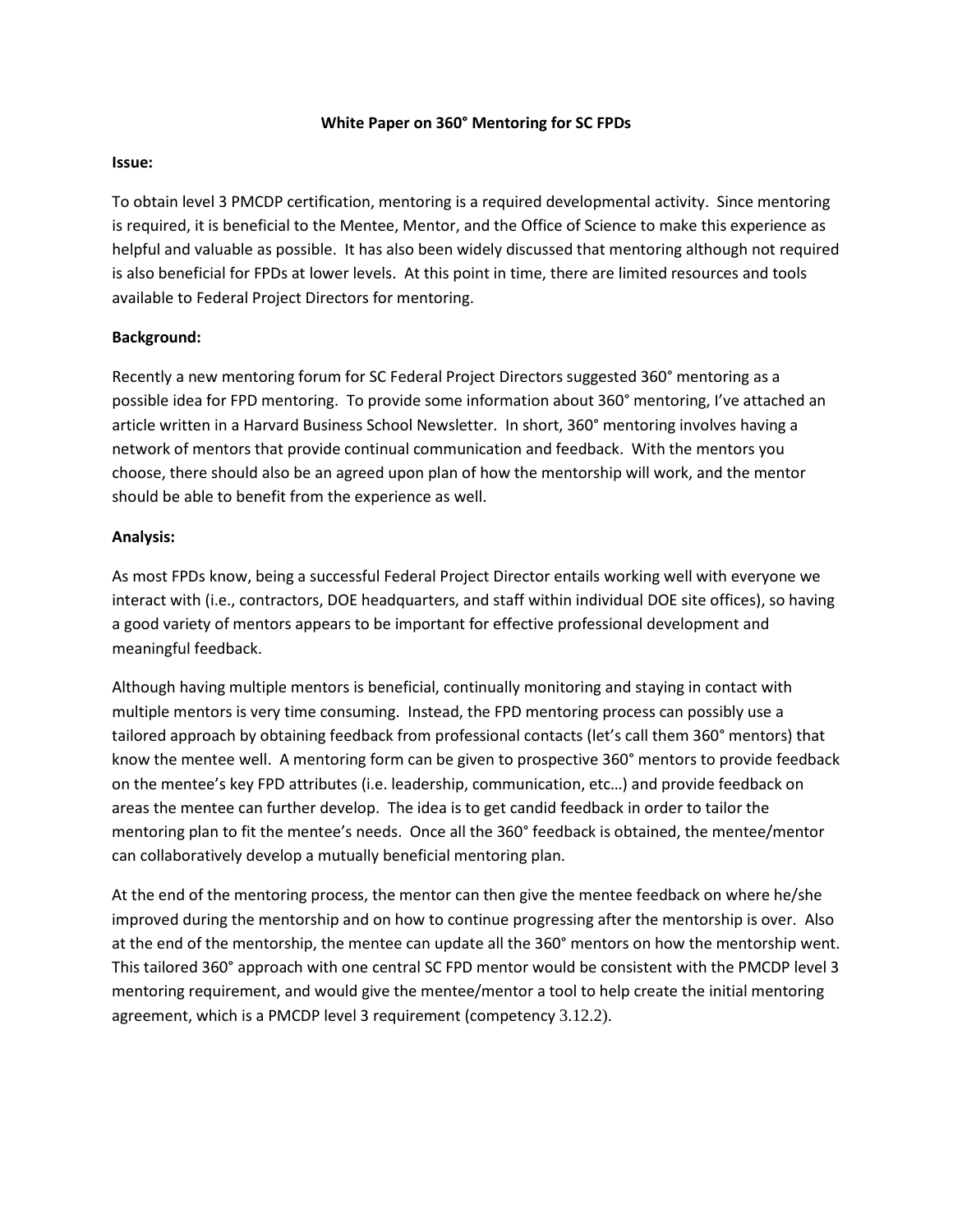#### **Guidelines for use:**

The goal of creating this mentoring resource is to provide the mentor/mentee with a tool to make the most of their mentorship. At the beginning of the mentorship, hopefully the mentee/mentor can gain an understanding of where the mentee can improve his/her FPD skills.

There was discussion on who should send the feedback forms and how the FPD's supervisor should be involved in this process. One suggestion was to have the FPD's supervisor help determine who the potential 360° mentors are and send out the feedback forms directly. At initial thought this might be a good idea, but we have to be careful this 360° feedback tool is not being used to serve as a basis for employee performance evaluations. Such a connotation might skew the way this resource is used and minimize the opportunity to obtain the best and most useful 360° feedback that can help the FPD. After further discussion, the mentor and mentee should work together to select 360° mentors that will provide the best representation in areas to improve from a good variety of people, and the mentee should send out the feedback forms directly. The number of 360° mentors will also have to be a manageable amount, and the ideal number of 360° mentors is thought to be between four and seven. The pool of potential 360° mentors can possibly include contractor project managers, DOE headquarters personnel (OPA, APM, and Program Offices), FPDs, and DOE Site Office staff/leadership.

The following steps are thought to be the most productive way to obtain optimal results from this 360° mentoring resource.

Step 1: Obtain a list of all the previous and current projects the mentee has been a part of.

Step 2: Collaboratively (mentor/mentee) brainstorm and determine the list of potential 360° mentors that will provide good constructive feedback.

Step 3: Once a list is determined, have the mentee contact the potential 360° mentors to see if they are willing to help provide constructive feedback on the mentee.

Step 4: Have the mentee send out and receive the feedback form.

Step 5: Use the 360° feedback to help formulate a mentoring agreement and plan.

Step 6: During or at the end of the DOE SC mentoring period, the mentee should reengage the 360° mentors to discuss their progress, and reassess the original 360° feedback form. This is also a good time to network and keep in contact with colleagues.